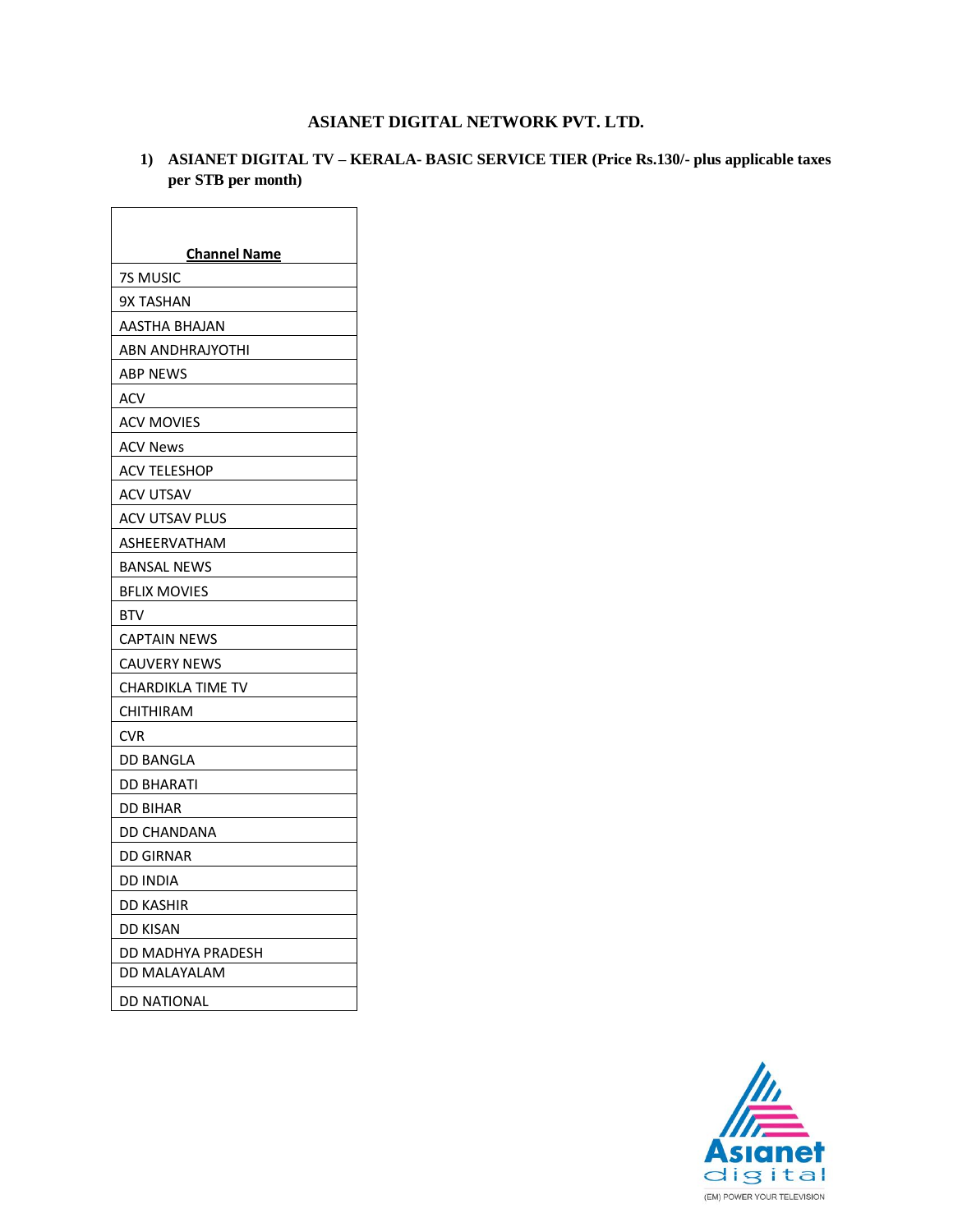| <b>DD NEWS</b>          |
|-------------------------|
| DD NORTH EAST           |
| DD ORIYA                |
| <b>DD PUNJABI</b>       |
| <b>DD RAJASTAN</b>      |
| DD SAHYADRI             |
| DD SAPTHAGIRI           |
| <b>DD SPORTS</b>        |
| <b>DD TAMIL</b>         |
| DD URDU                 |
| DD UTTAR PRADESH        |
| DD YADAGIRI             |
| DHEERAN TV              |
| E24                     |
| <b>ENTERR 10</b>        |
| <b>FIRANGI</b>          |
| <b>GOODNESS</b>         |
| GYANDARSHAN             |
| HARVEST ENGLISH         |
| <b>HARVEST TV</b>       |
| HD DD                   |
| HOUSEFULL ACTION        |
| <b>HOUSEFULL MOVIES</b> |
| IMAYAM TV               |
| JAI PARAS               |
| JINVANI                 |
| JUKEBOX                 |
| KASTURI NEWS24          |
| LOK SABHA               |
| MADAHA TV               |
| MAHUAA                  |
| mk six                  |
| MK TUNES                |
| MK TV                   |
| MOON TV                 |
| MUBU TV                 |
| MULTIPLEX               |
| MURASU                  |

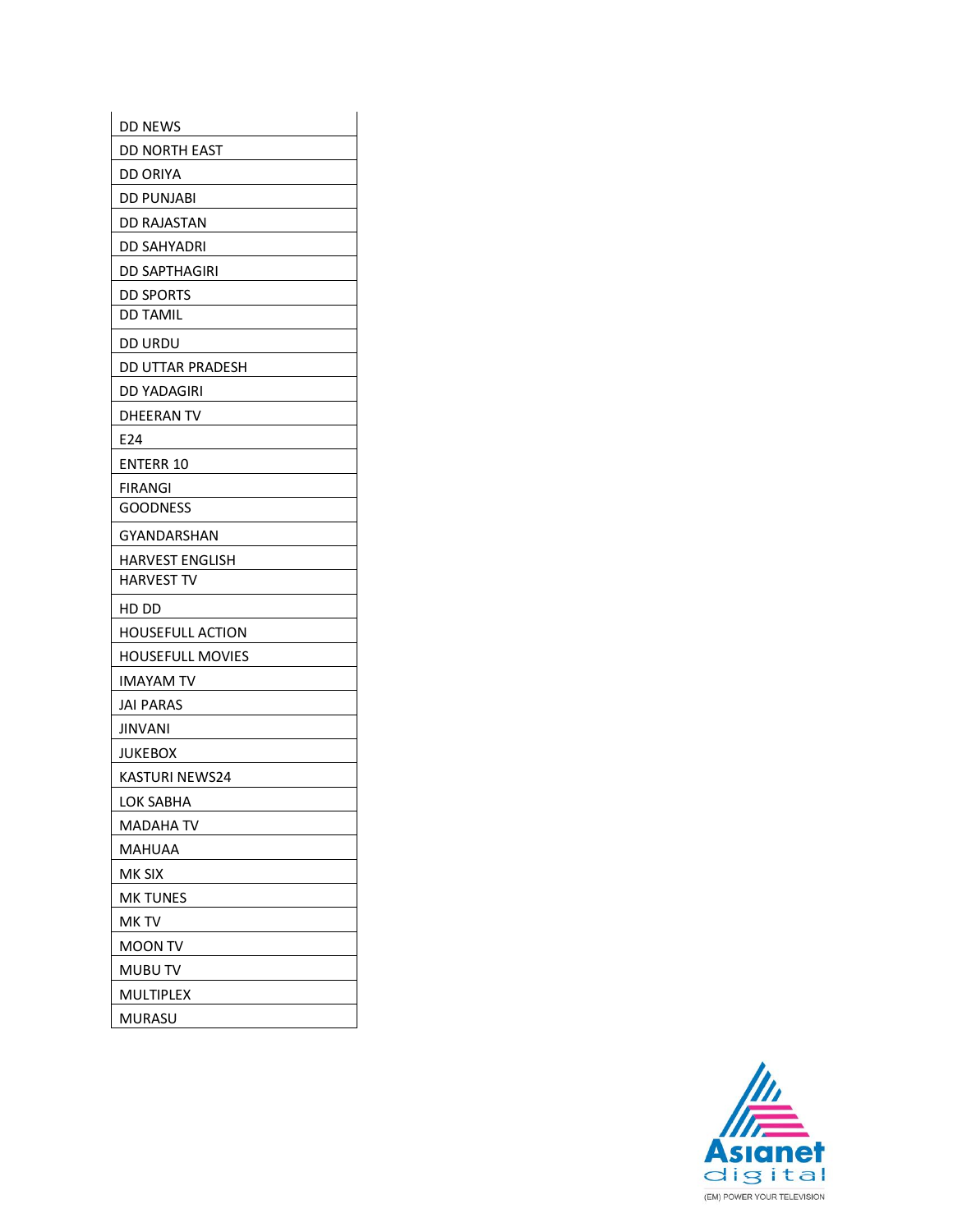| MURASU                    |
|---------------------------|
| NAMBIKKAI TV              |
| <b>NEWS 7 TAMIL</b>       |
| NEWS J                    |
| <b>NEWS LIVE</b>          |
| <b>NEWS WORLD INDIA</b>   |
| OK INDIA                  |
| <b>POLIMER NEWS</b>       |
| <b>POWER VISION</b>       |
| PRAJA TV                  |
| PRIME NEWS                |
| PUBLIC MUSIC              |
| <b>Public TV</b>          |
| PUTHIYA THALAMURAI        |
| RAJYA SABHA               |
| ROSEBOWL                  |
| RUPASI BANGLA             |
| SADANA PLUS               |
| SAHANA TV                 |
|                           |
| SAHARA FILMY              |
| sai TV                    |
| SAMACHAR PLUS             |
| SANGEET BHOJPURI          |
| SANGEET MARATHI           |
| SATHIYAM TV               |
| <b>SIRPOLI</b>            |
| SKY STAR MOVIES           |
| SRI SANKARA               |
| <b>SUDARSHAN NEWS</b>     |
| SURYA SAGAR ENTERTIANMENT |
| SVBC                      |
| THANTHI TV                |
| TOLLYWOOD                 |
| TUNES 6 MUSIC             |
| VANITHA TV                |
| VASANTH TV                |
| VENDHAR TV                |

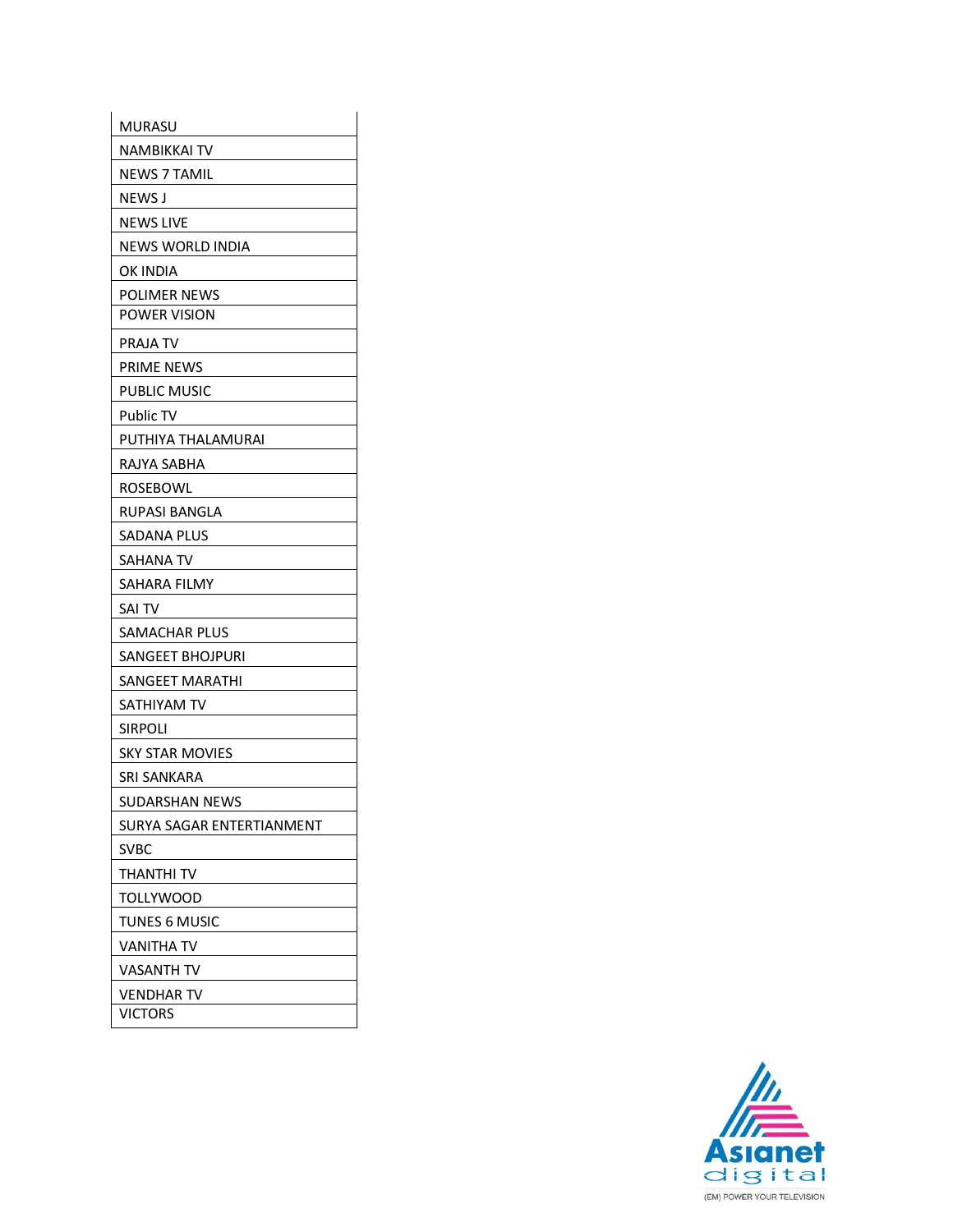| WIN TV        |
|---------------|
| WORD TO WORLD |
| WOW MUSIC     |
|               |

## **2) ASIANET DIGITAL TV –KARNATAKA (HUBLI HEADEND)- BASIC SERVICE TIER (Price Rs.130/ plus applicable taxes per STB per month)**

| <b>Channel Name</b>     |
|-------------------------|
| 7S MUSIC                |
| 9X JALWA                |
| <b>9X JHAKAS</b>        |
| 9X O                    |
| 9XM                     |
| AASTHA                  |
| <b>ABN ANDHRAJYOTHI</b> |
| <b>ABP NEWS</b>         |
| AL JAZEERA              |
| ANGEL TV                |
| ARADHANA TV             |
| ATS KANNADA             |
| AYUSH TV                |
| <b>B4U MOVIES</b>       |
| <b>B4U Music</b>        |
| BHAKTI TV               |
| <b>BTV</b>              |
| <b>CAPTAIN TV</b>       |
| <b>CHANNEL WIN</b>      |
| <b>CVR</b>              |
| D JAY                   |
| <b>DAY STAR</b>         |
| <b>DD BANGLA</b>        |
| <b>DD BHARATI</b>       |
| <b>DD BIHAR</b>         |
| DD CHANDANA             |
| <b>DD GIRNAR</b>        |
| <b>DD INDIA</b>         |
| <b>DD KASHIR</b>        |
| <b>DD KISAN</b>         |

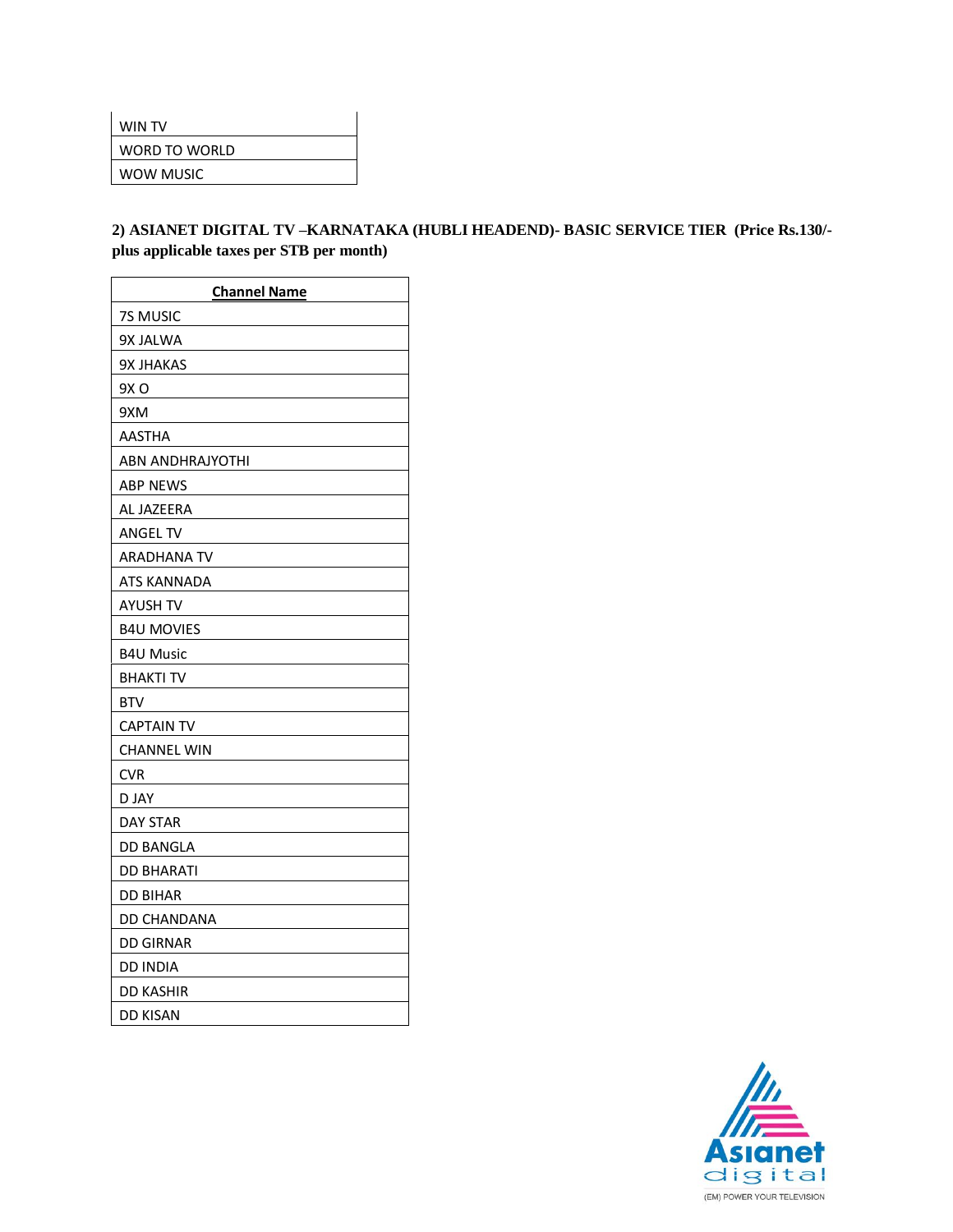| DD MADHYA PRADESH         |
|---------------------------|
| DD MALAYALAM              |
| <b>DD NATIONAL</b>        |
| <b>DD NEWS</b>            |
| <b>DD NORTH EAST</b>      |
| <b>DD ORIYA</b>           |
| <b>DD PUNJABI</b>         |
| <b>DD RAJASTHAN</b>       |
| DD SAHYADRI               |
| <b>DD SAPTHAGIRI</b>      |
| <b>DD SPORTS</b>          |
| <b>DD TAMIL</b>           |
| <b>DD URDU</b>            |
| DD UTTAR PRADESH          |
| <b>DD YADAGIRI</b>        |
| <b>DIGVIJAY NEWS</b>      |
| E24                       |
| <b>ENTER 10</b>           |
| <b>FAKT MARATHI</b>       |
| <b>FTV</b>                |
| <b>GOODNESS</b>           |
| <b>GYAN DARSHAN</b>       |
| <b>HOUSEFULL MOVIES</b>   |
| <b>I PLUS TV</b>          |
| <b>IN SYNC</b>            |
| <b>ISAI ARUVI</b>         |
| <b>JANATAA TV</b>         |
| <b>JINVANI</b>            |
| KALAIGNAR                 |
| KASTHURI NEWS24           |
| KASTHURI TV               |
| LOK SABHA                 |
| <b>MAHA MOVIE</b>         |
| MAIBOLI                   |
| <b>MANOARANJAN MOVIES</b> |
| MASTI MAGIC               |
| MEDLEY                    |
| MULTIPLEX                 |

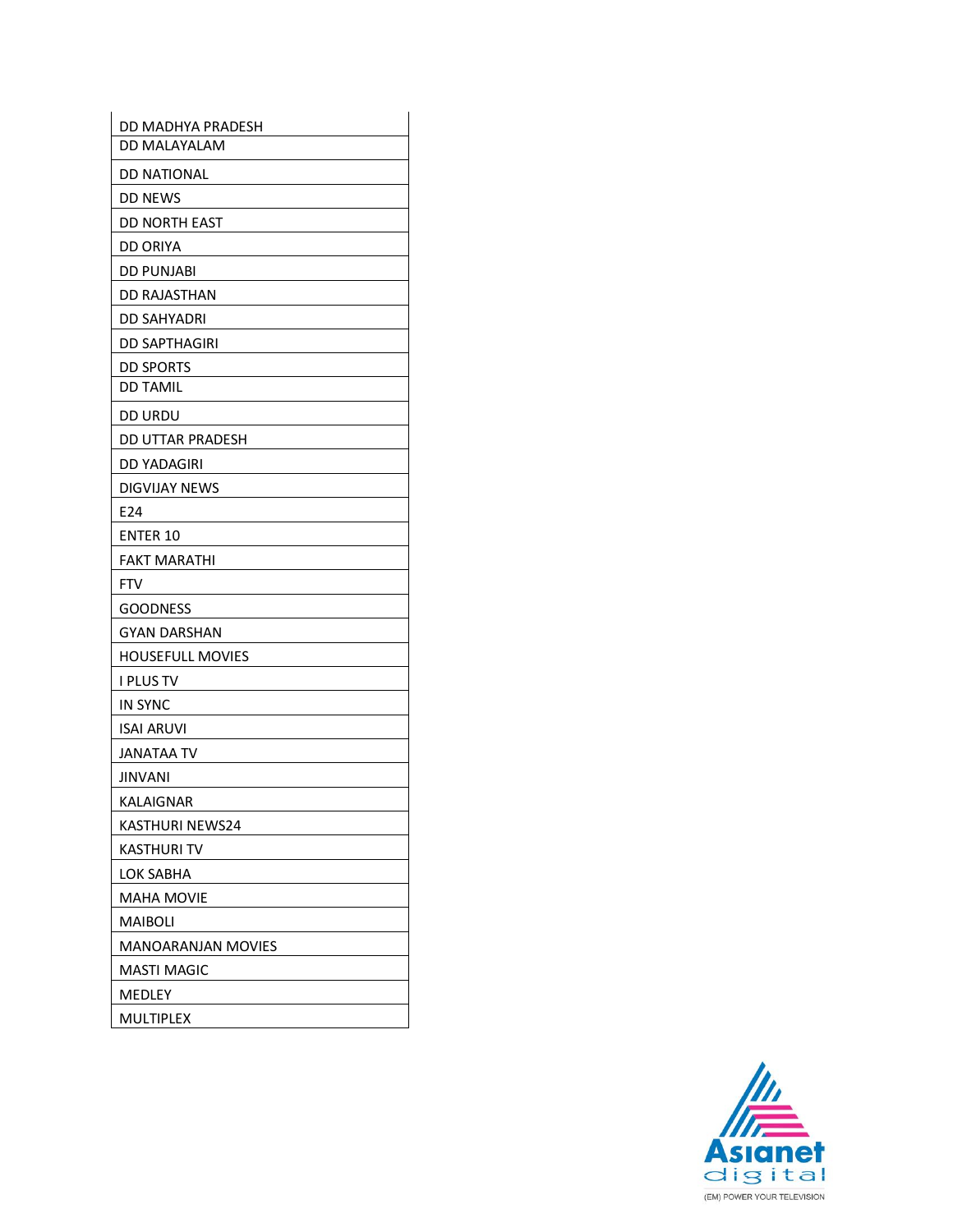| <b>MURASU</b>      |
|--------------------|
| <b>MUSIC INDIA</b> |
| NEWS 9             |
| NTV                |
| PARAS GOLD         |
| PEACE OF MIND      |
| POLIMER TV         |
| POWER TV           |
| <b>PRAJA TV</b>    |
| PTC PUNJABI        |
| PUBLIC MOVIES      |
| PUBLIC MUSIC       |
| PUBLIC TV          |
| RAJ MUSIC TELUGU   |
| RAJ NEWS KANNADA   |
| RAJYA SABHA        |
| REPUBLIC TV        |
| ROSEBOWL           |
| SAAM TV            |
| SAHARA FILMI       |
| SAHARA ONE         |
| SAHARA SAMAY       |
| SAKSHI TV          |
| SANSKAR            |
| SARAL JEEVAN       |
| SHUBHAVARTHA       |
| <b>SIRIPPOLI</b>   |
| SRI SANKARA        |
| SUPER TV           |
| SUVARNA NEWS       |
| SVBC               |
| TOLLYWOOD          |
| TV 5 KANNADA       |
| TV9 GUJARATI       |
| TV9 KANNADA        |
| TV9 MUMBAI         |
| <b>TV9 TELUGU</b>  |

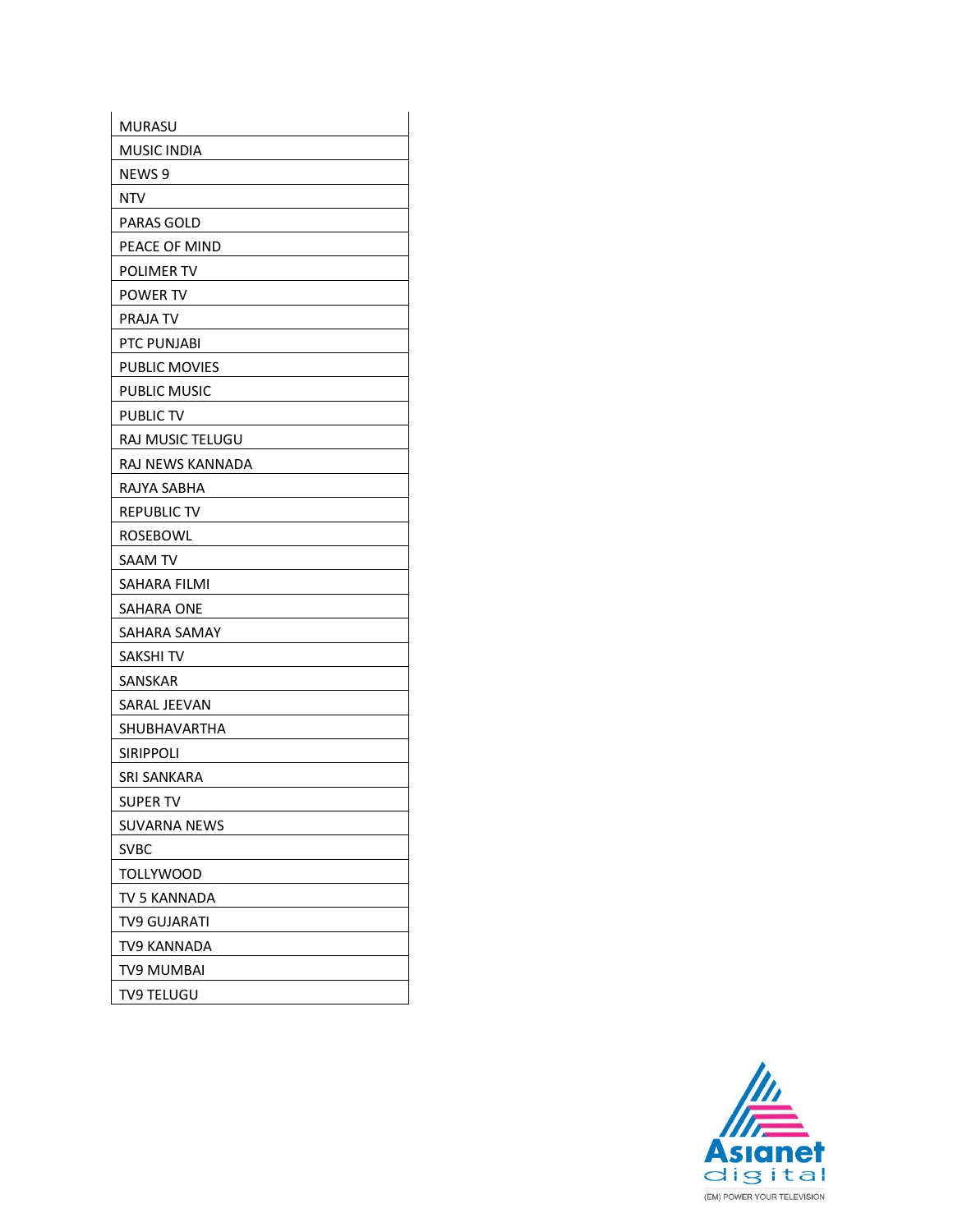## **3) ASIANET DIGITAL TV – KARNATAKA (SHIMOGA HEADEND) BASIC SERVICE TIER (Price Rs.130/- plus applicable taxes per STB per month)**

| <b>Channel Name</b> |
|---------------------|
| 7S MUSIC            |
| 9X JALWA            |
| <b>9X JHAKAS</b>    |
| 9X O                |
| 9XM                 |
| <b>AASTHA</b>       |
| ABN ANDHRAJYOTHI    |
| <b>ABP NEWS</b>     |
| AL JAZEERA          |
| ANGEL TV            |
| ARADHANA TV         |
| ATS KANNADA         |
| AYUSH TV            |
| <b>B4U MOVIES</b>   |
| <b>B4U Music</b>    |
| <b>BHAKTI TV</b>    |
| <b>BTV</b>          |
| <b>CAPTAIN TV</b>   |
| CHANNEL WIN         |
| <b>CVR</b>          |
| D JAY               |
| DAY STAR            |
| DD BANGLA           |
| DD BHARATI          |
| DD BIHAR            |
| DD CHANDANA         |
| <b>DD GIRNAR</b>    |
| <b>DD INDIA</b>     |
| <b>DD KASHIR</b>    |
| <b>DD KISAN</b>     |
| DD MADHYA PRADESH   |
| DD MALAYALAM        |
| DD NATIONAL         |

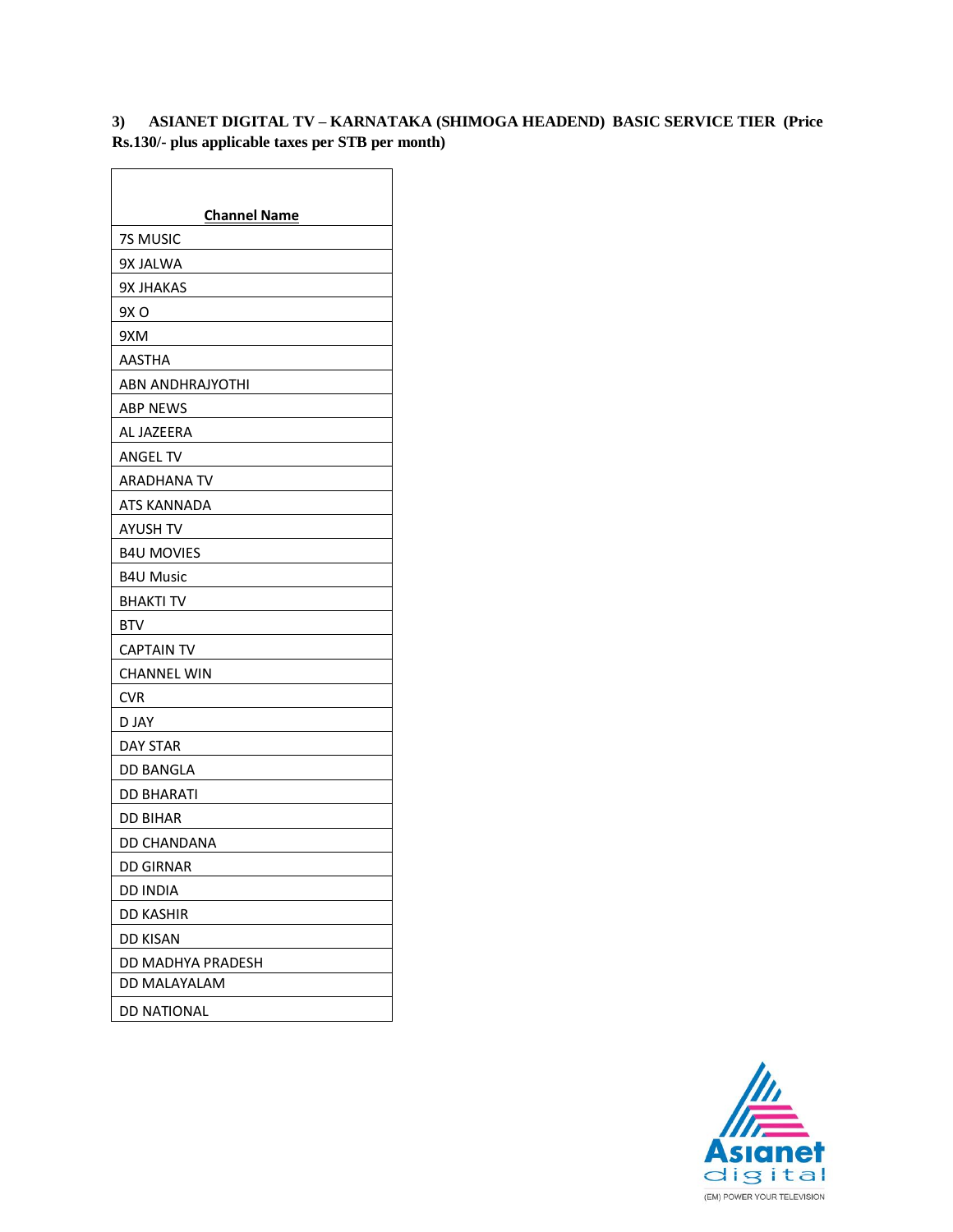| <b>DD NEWS</b>          |
|-------------------------|
| DD NORTH EAST           |
| DD ORIYA                |
| DD PUNJABI              |
| DD RAJASTHAN            |
| DD SAHYADRI             |
| DD SAPTHAGIRI           |
| DD SPORTS               |
| <b>DD TAMIL</b>         |
| DD URDU                 |
| DD UTTAR PRADESH        |
| DD YADAGIRI             |
| DIGVIJAY NEWS           |
| E24                     |
| <b>ENTER 10</b>         |
| FAKT MARATHI            |
| FTV                     |
| GOODNESS                |
| GYAN DARSHAN            |
| <b>HOUSEFULL MOVIES</b> |
| I PLUS TV               |
| <b>IN SYNC</b>          |
| ISAI ARUVI              |
| JANATAA TV              |
| JINVANI                 |
| KALAIGNAR               |
| <b>KASTHURI NEWS24</b>  |
| KASTHURI TV             |
| LOK SABHA               |
| MAHA MOVIE              |
| MAIBOLI                 |
| MANOARANJAN MOVIES      |
| MASTI MAGIC             |
| MEDLEY                  |
| MULTIPLEX               |
| MURASU                  |
| MUSIC INDIA             |
| NEWS 9                  |

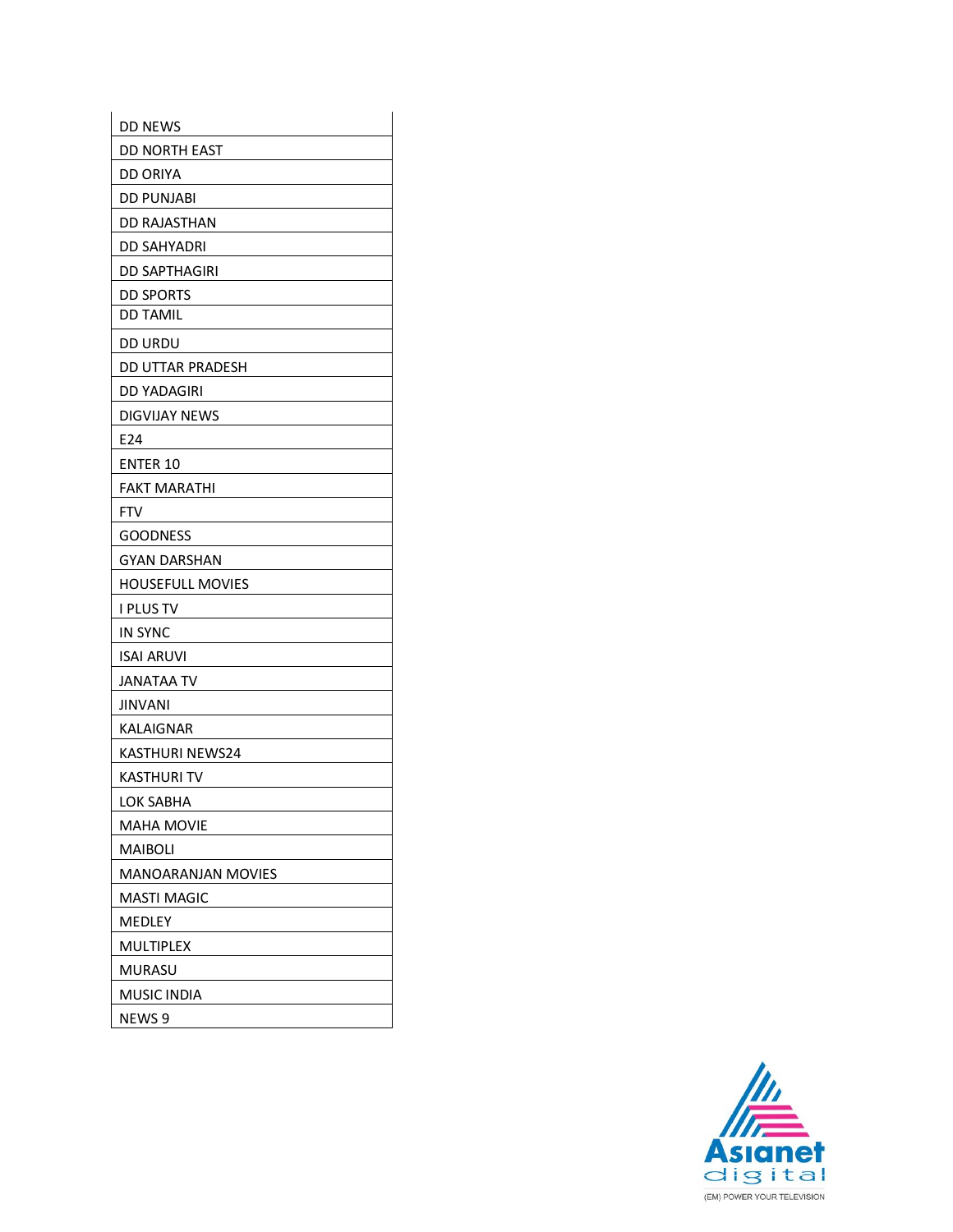| <b>NTV</b>           |
|----------------------|
| PARAS GOLD           |
| PEACE OF MIND        |
| POLIMER TV           |
| <b>POWER TV</b>      |
| PRAJA TV             |
| PTC PUNJABI          |
| <b>PUBLIC MOVIES</b> |
| PUBLIC MUSIC         |
| PUBLIC TV            |
| RAJ MUSIC TELUGU     |
| RAJ NEWS KANNADA     |
| RAJYA SABHA          |
| <b>REPUBLIC TV</b>   |
| ROSEBOWL             |
| SAAM TV              |
| SAHARA FILMI         |
| SAHARA ONE           |
| SAHARA SAMAY         |
| SAKSHI TV            |
| SANSKAR              |
| SARAL JEEVAN         |
| SHUBHAVARTHA         |
| <b>SIRIPPOLI</b>     |
| SRI SANKARA          |
| SUPER TV             |
| <b>SUVARNA NEWS</b>  |
| <b>SVBC</b>          |
| <b>TOLLYWOOD</b>     |
| TV 5 KANNADA         |
| TV9 GUJARATI         |
| TV9 KANNADA          |
| TV9 MUMBAI           |
| TV9 TELUGU           |

**4) ASIANET DIGITAL TV –ANDHRA PRADESH & TELANGANA (WARANGAL HEANDED) BASIC SERVICE TIER (Price Rs.130/- plus applicable taxes per STB per month)**

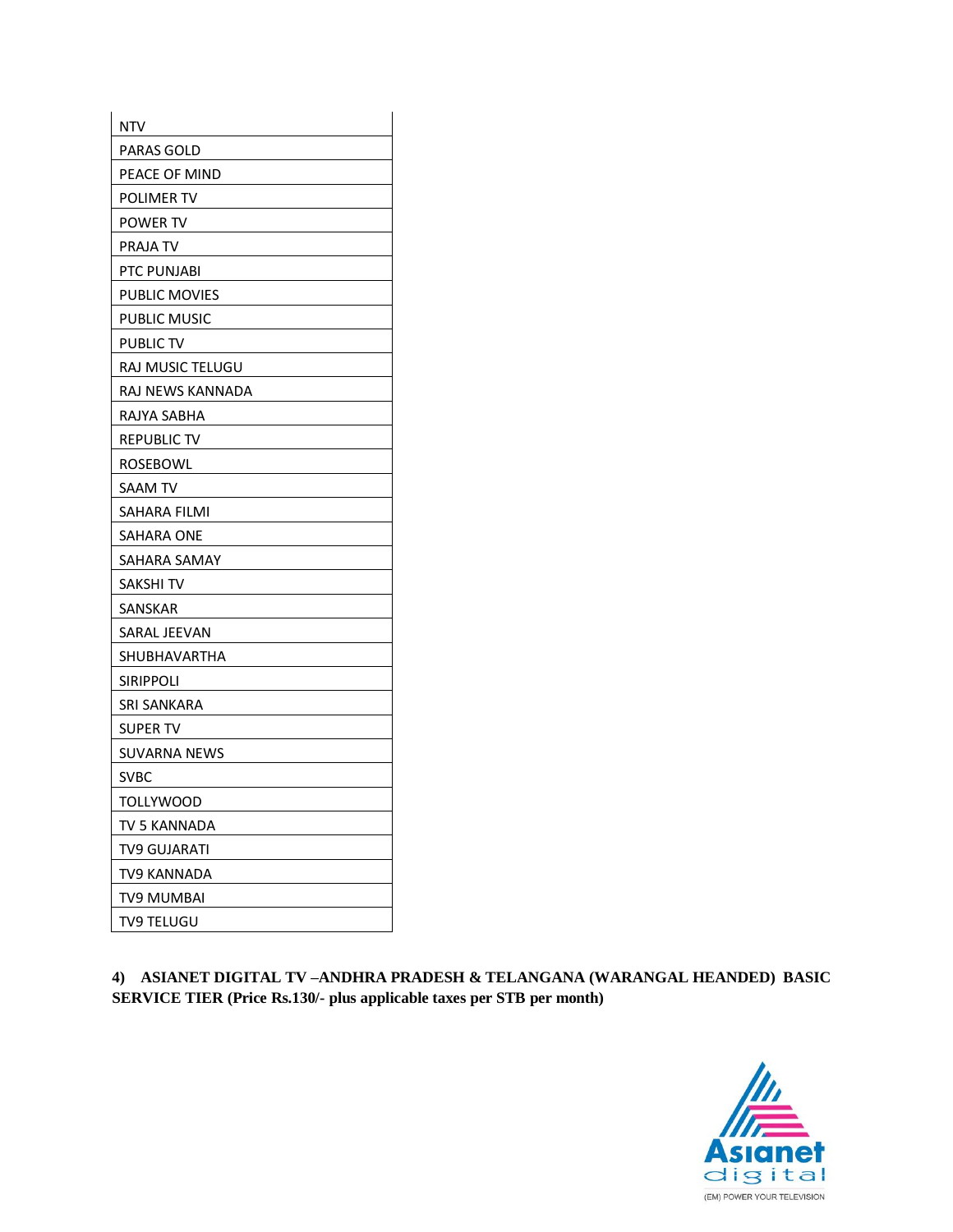| <b>Channel Name</b>  |
|----------------------|
| 10TV                 |
| 123 TV               |
| 4 TV                 |
| 9XM                  |
| 9XO                  |
| AALAMI SAMAY         |
| <b>AASTHA</b>        |
| ABN                  |
| <b>ABP NEWS</b>      |
| <b>ACV TELESHOP</b>  |
| ACV TELUGU           |
| AL JAZEERA           |
| AP 24X7              |
| AP PRIME             |
| ARADHANA TV          |
| AYUSH TV             |
| <b>B4U MOVIES</b>    |
| <b>B4U MUSIC</b>     |
| <b>BALLE BALLE</b>   |
| BHAKTI TV            |
| <b>BHARATH TODAY</b> |
| <b>CALVERY</b>       |
| CVR HEALTH           |
| CVR OM               |
| <b>D STAR</b>        |
| DD BANGLA            |
| DD BHARATI           |
| DD BIHAR             |
| DD CHANDANA          |
| DD GIRNAR            |
| DD INDIA             |
| DD KASHIR            |
| DD KISAN             |
| DD MADHYA PRADESH    |
| DD MALAYALAM         |
| DD NATIONAL          |
| DD NEWS              |

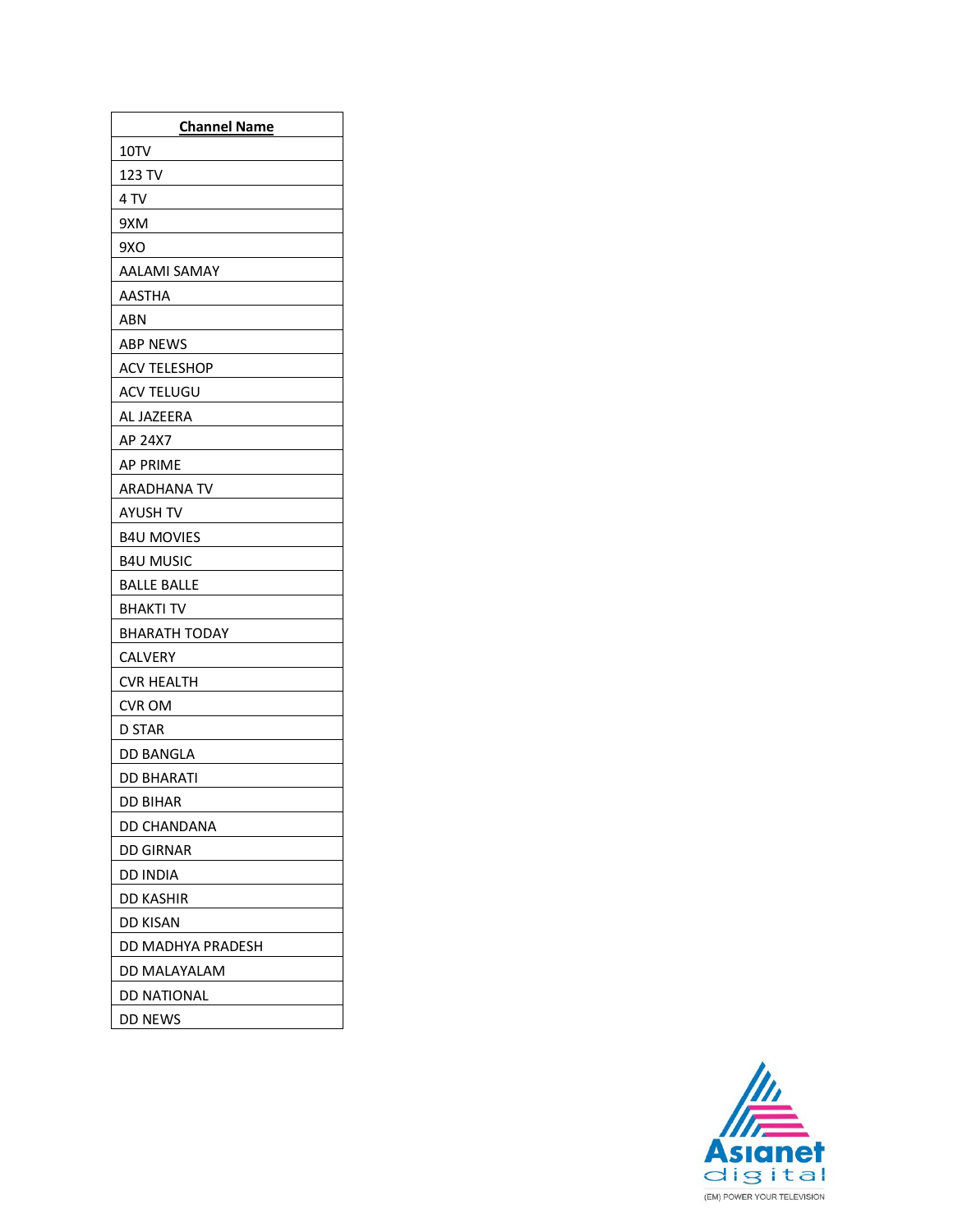| DD NORTH EAST            |
|--------------------------|
| DD ORIYA                 |
| DD PUNJABI               |
| DD RAJASTHAN             |
| DD SAHYADRI              |
| DD SAPTHAGIRI            |
| <b>DD SPORTS</b>         |
| <b>DD TAMIL</b>          |
| DD URDU                  |
| DD UTTAR PRADESH         |
| DD YADAGIRI              |
| DIVYA                    |
| <b>DIVYAVANI</b>         |
| E24                      |
| FILMY                    |
| <b>FTV</b>               |
| <b>GYAN DARSHAN</b>      |
| <b>GYANA YOGI</b>        |
| HINDU DHARMAM            |
| HMTV                     |
| I PLUS TV                |
| <b>INFO TV</b>           |
| ISAI ARUVI               |
| KALAINGAR                |
| KASTHURI NEWS24          |
| KASTHURI TV              |
| LOK SABHA                |
| MAHA MOVIE               |
| <b>MAHUAA</b>            |
| MANA TV AP               |
| <b>MANORANJAN MOVIES</b> |
| <b>MANORANJAN TV</b>     |
| MASTIII                  |
| MULTIPLEX                |
| MUNSIF TV                |
| MUSIC INDIA              |
| NEWS X                   |
| NTV.                     |